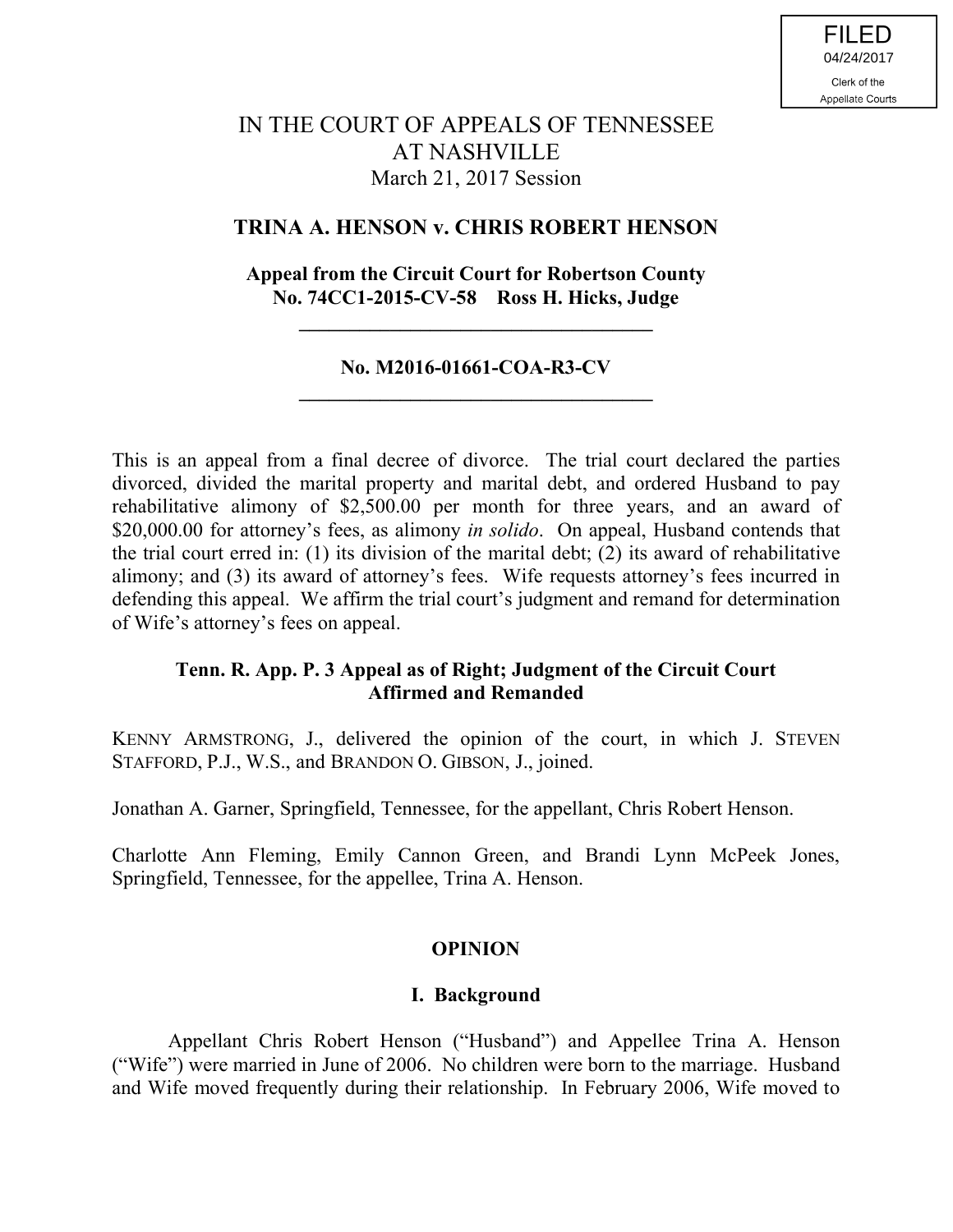Germany to join Husband, who was stationed there with the Army. In June 2006, the couple moved to Alabama; in 2009, the couple relocated to Tennessee. In November 2012, Husband and Wife moved to Dubai, United Arab Emirates, for Husband's employment as a helicopter pilot. The couple maintained a marital residence in Tennessee, and Wife returned to Tennessee to live in May 2014. In November 2014, Husband began a relationship with a woman in Dubai. Wife discovered Husband's affair in January 2015, while he was visiting the marital residence, and the couple separated after a confrontation.

Husband has a college degree, and Wife has a high school diploma. During the parties' nine-year marriage, Husband retired from the military in 2012 then obtained employment with private security companies as a helicopter pilot. Prior to the marriage, Wife was employed as a medical referral coordinator in Florida. She testified that she quit her job and moved to Europe after her engagement to Husband. In 2009, Wife obtained a medical transcription certificate and worked as a medical transcriptionist for one month, after which Husband requested that she quit to assist him in a decorative concrete business. Sometime in 2008 or 2009, Wife's medical transcription certification expired. Husband subsequently sold the concrete business and purchased a gas station. Wife assisted in selling the gas station six months later. At the time of trial, Husband worked as a Black Hawk helicopter instructor pilot for Global Aerospace Logistics ("GAL") in Dubai, making \$16,409.17 per month. Husband also testified that he has additional monthly income of: (1) \$2,406.00 in military retirement, (2) \$917.13 in disability,<sup>1</sup> and (3) \$1,800.00 in rental income, for a total of \$21,631.88 per month. Wife was not employed at the time of trial, but she testified that she cleaned houses with her sister for several months, making approximately \$500.00 per month, until she suffered a knee injury in September 2015. Wife stated that she had applied for several jobs but had not received any offers.

On January 29, 2015, Wife filed a complaint for divorce against Husband in the Circuit Court for Robertson County ("trial court"). As grounds, Wife alleged inappropriate marital conduct and irreconcilable differences, which made cohabitation unsafe and improper. On February 19, 2015, Mr. Henson filed an answer and countercomplaint for divorce. In his answer, Mr. Henson admitted the parties' irreconcilable differences but denied that cohabitation was "unsafe"; Mr. Henson also denied inappropriate marital conduct on his part. In his counter-complaint for divorce, Husband alleged that Wife had committed inappropriate marital conduct so as to render cohabitation improper. On March 3, 2015, Wife filed an answer to the countercomplaint, denying any inappropriate marital conduct on her part.

On March 24, 2015, Wife filed a motion for *pendente lite* support, arguing that, in the course of the parties' marriage, Husband paid for Wife's living expenses, but after

 $\overline{a}$ 

<sup>&</sup>lt;sup>1</sup> The nature of Husband's disability is not explained in the record.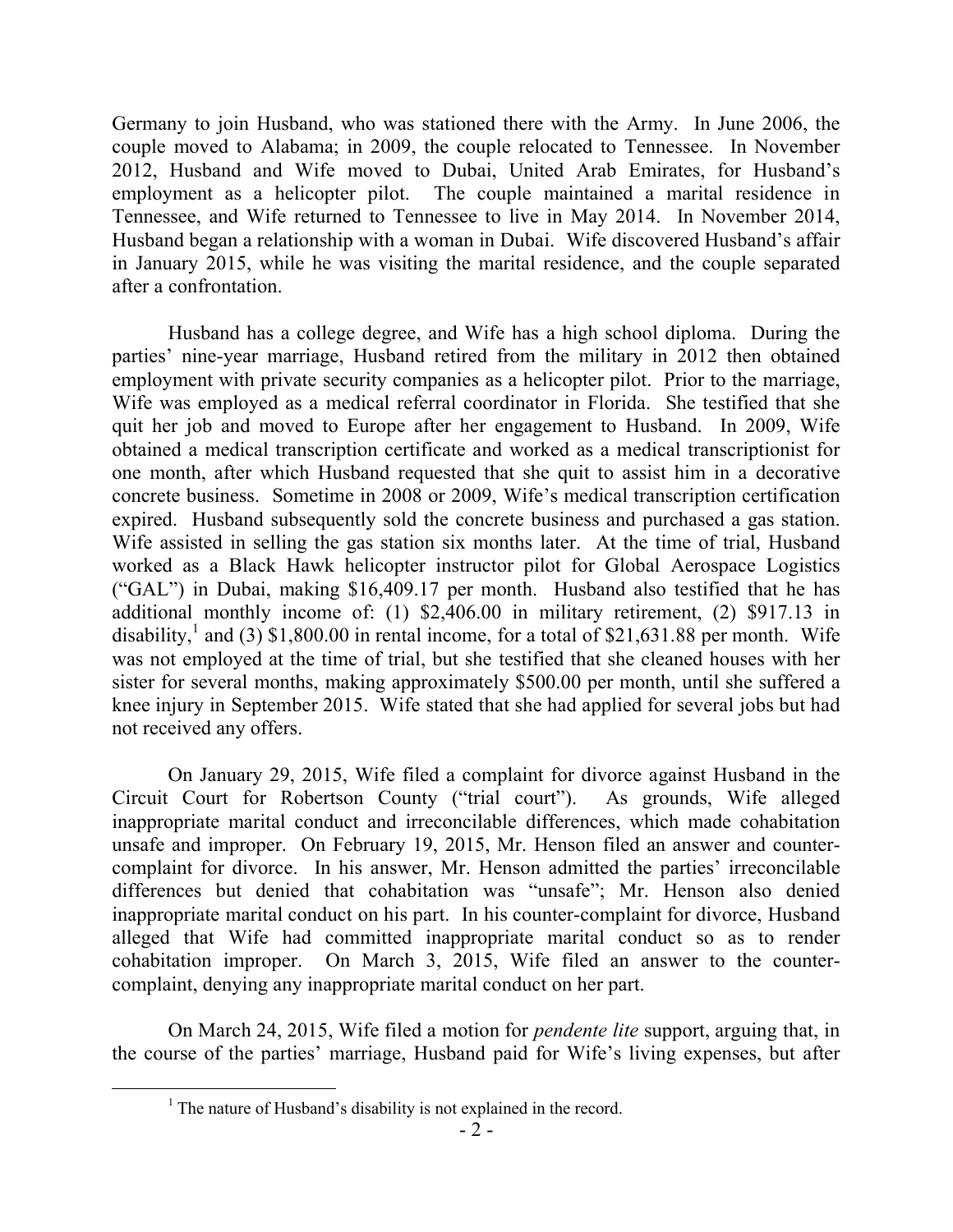filing for divorce, Husband ceased support except for mortgage payments and homeowner's insurance. Wife stated that, since December 2014, she had incurred \$7,500.00 in credit card debt for household and living expenses, and Husband's monthly income was \$14,500.00. On May 6, 2015, Husband filed a response to Wife's motion, alleging that he had been unemployed since December 2014 and was seeking work as an independent contractor. On May 28, 2015, the trial court ordered *pendente lite* support in the amount of \$3,000.00 per month, beginning with an immediate payment for the month of May. On June 9, 2015, Wife filed a motion for contempt, stating that Husband had failed to pay the court-ordered support. On August 5, 2015, the trial court heard the motion for contempt and found that Husband had not made the May payment to Wife and that subsequent payments were late. Based on Husband's income from his work for GAL, the trial court also found that Husband's "statements that he cannot afford to pay the Wife the sum of \$3,000.00 per month [are] simply not true"; therefore, the trial court found Husband in willful contempt. The trial court ordered Husband to pay the May support immediately and to continue making monthly payments. The trial court also awarded Wife attorney's fees of \$1,125.00 for the contempt motion.

On December 29, 2015, Wife filed a second motion for contempt, arguing that Husband removed Wife as the beneficiary of his life insurance and stopped payment for Wife's life insurance policy in violation of Tennessee Code Annotated Section 36-4- 106(d)(2). On February 2, 2016, the trial court heard Wife's motion for contempt; on the same day, the trial court held the divorce hearing. On February 4, 2016, the trial court dismissed Wife's motion for contempt but ordered Husband to maintain Wife as the sole beneficiary on his life insurance policy. On May 11, 2016, the trial court issued its final decree of divorce, finding that both parties had committed inappropriate marital conduct.

The parties were each awarded half of the value of the marital residence, which was to be sold. The trial court allowed Wife to continue residing in the marital residence until it sold. The trial court awarded Wife the personal property in the marital residence. Each party was awarded the automobile in his or her respective possession; because Husband was also awarded an additional vehicle, the trial court ordered that Husband pay Wife \$6,000.00 for the excess equity.

The trial court also ordered Husband to: (1) pay Wife rehabilitative alimony of \$2,500.00 each month for three years; (2) pay the mortgage on the marital residence until it sold; and (3) pay Wife's credit card debt of \$18,162.04 for household and living expenses incurred during the litigation. The trial court assessed costs against Husband and further found "that the Wife is entitled to an award for attorney's fees of \$20,000.00 due to Husband's misrepresentation of his income at the hearing on May 13, 2015, and his superior economic position relative to the Wife."

On May 18, 2016, Husband filed a Tennessee Rule of Civil Procedure 59 motion to alter or amend the judgment. In his motion, Husband argued that the trial court's order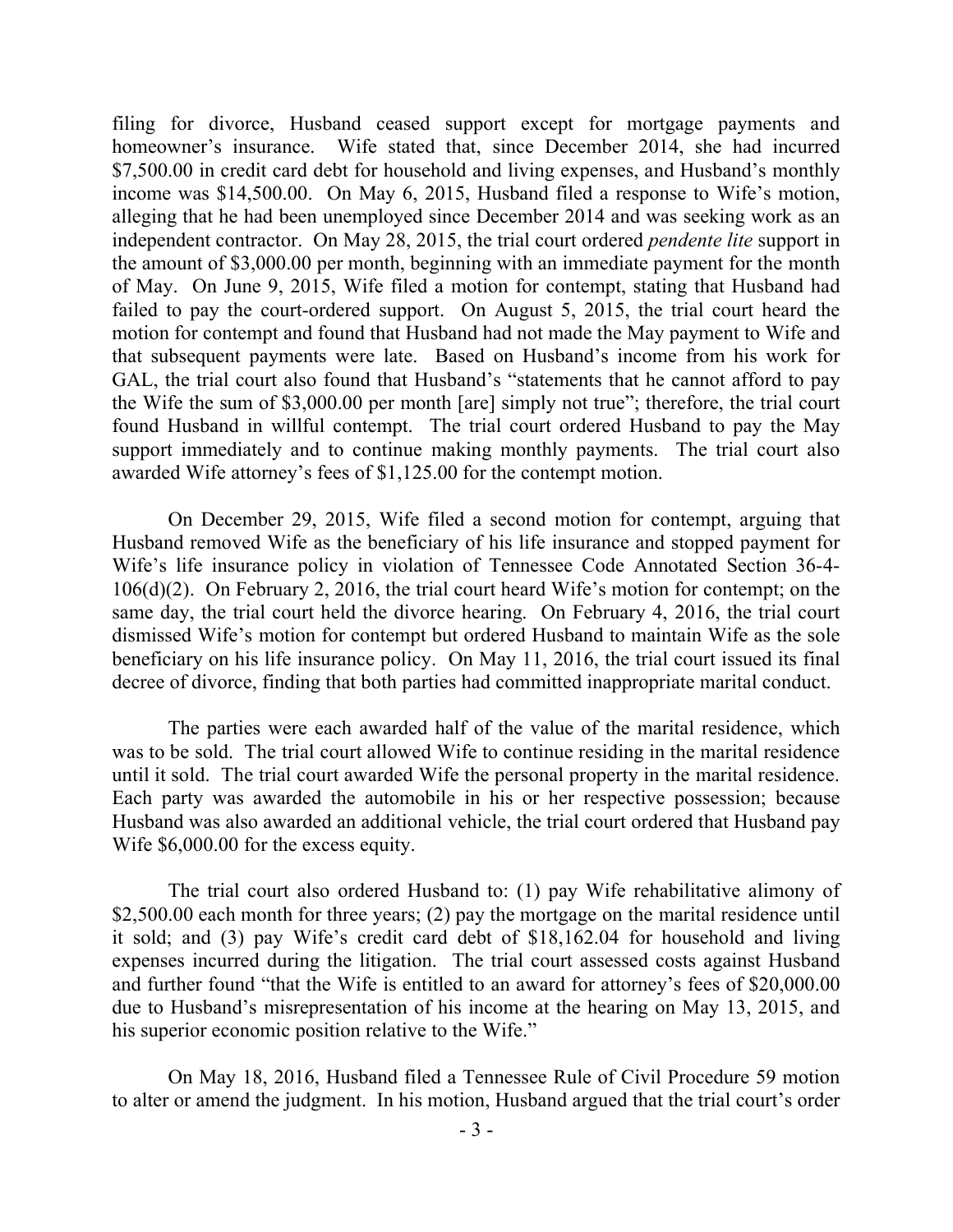overstated his annual income and that the trial court made a duplicative award because Wife's attorney's fees were charged to her credit cards, and that the majority of the debt was assigned to Husband. On May 24, 2016, Wife filed a response to Husband's motion, alleging that the trial court underestimated Husband's income. Wife also argued that the award of attorney's fees was not duplicative because her attorney's fees totaled \$26,482.54, which exceeded the fees assessed to Husband. On July 5, 2016, the trial court found that Husband's income was misstated in the divorce decree and amended its judgment to reflect Husband's monthly income of \$16,409.17 from GAL. Additionally, the trial court determined that the credit card award and attorney's fees award were not duplicative and held:

The Court further finds that Mr. Henson misrepresented his actual income during the case and therefore the award of attorney's fees is equitable and should be paid in essence as a sanction. Therefore, the Motion to Alter or Amend as to the attorney's fees is denied.

Husband appeals.

### **II. Issues**

Husband raises three issues on appeal, which we restate as follows:

- 1. Whether the trial court made an equitable division of the marital property and debts?
- 2. Whether the trial court properly awarded spousal support to Wife?
- 3. Whether the trial court properly awarded attorney's fees to Wife?

Wife raises one additional issue:

4. Whether Wife should be awarded attorney's fees on appeal?

# **III. Standard of Review**

Because this case was tried by the trial court, sitting without a jury, we review the trial court's findings of fact *de novo* on the record of the trial court, accompanied by a presumption of the correctness of these findings, unless the evidence preponderates otherwise. Tenn. R. App. P. 13(d); *Langschmidt v. Langschmidt*, 81 S.W.3d 741, 744 (Tenn. 2002). With respect to the trial court's conclusions of law, however, our review is *de novo* with no presumption of correctness. *Kendrick v. Shoemake*, 90 S.W.3d 566, 569 (Tenn. 2002).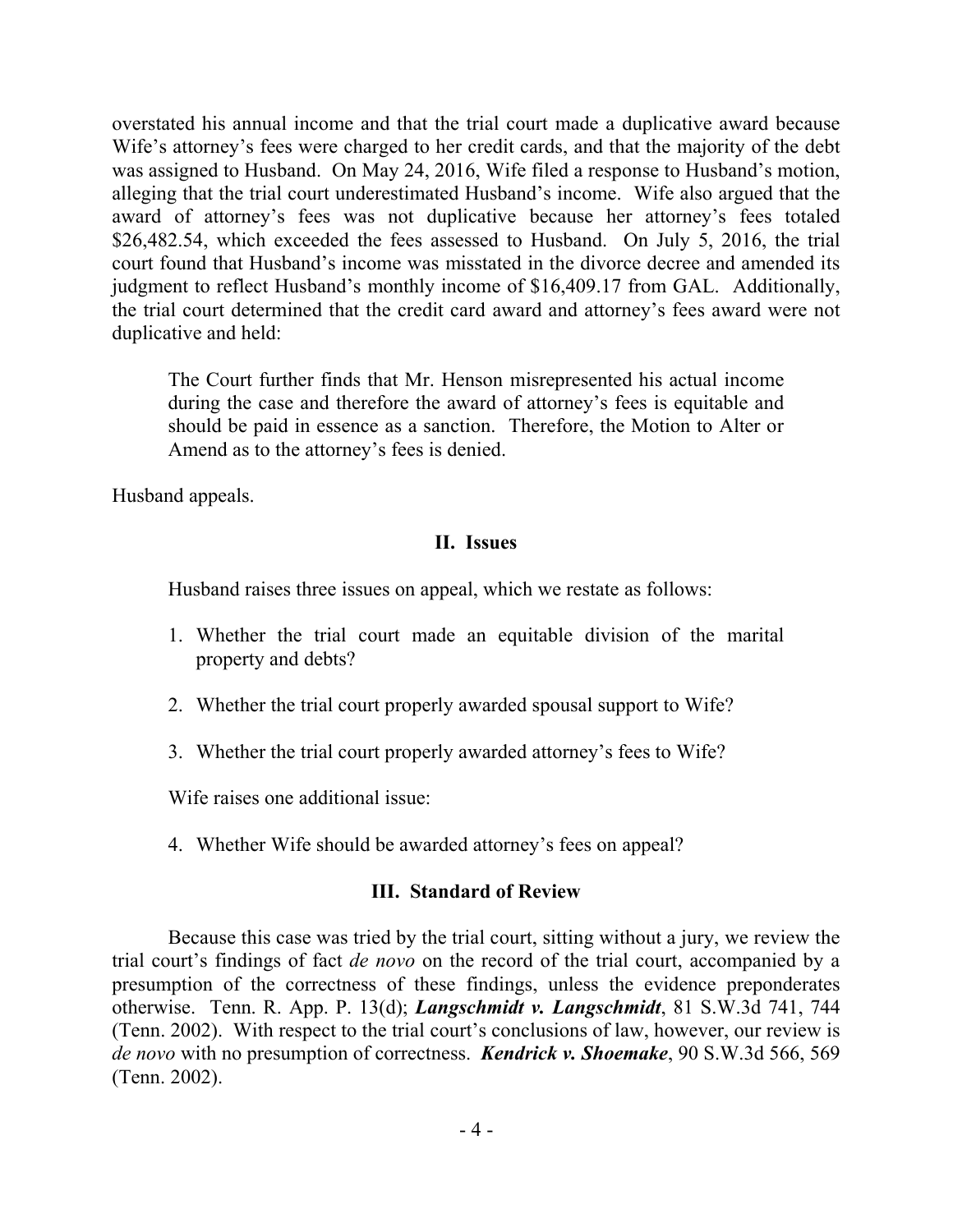#### **IV. Analysis**

#### **A. Division of Marital Debt**

Husband argues that the trial court inequitably divided the marital debt by assessing the majority of the debt to Husband. Husband further argues that Wife should be responsible for: (1) paying the mortgage on the marital residence until it is sold; (2) paying her credit card debt that accrued during the pendency of the divorce proceedings; and (3) paying Husband's credit card debt incurred for purchasing and operating a gas station for six months during the marriage.

In making a property division in a divorce, the trial court must first classify property as marital or separate property then divide the marital property equitably. *Miller v. Miller*, 81 S.W.3d 771, 775 (Tenn. Ct. App. 2001); Tenn. Code Ann. § 36-4-121(a)(1). A division of marital property in an equitable manner does not require that the property be divided equally. *Robertson v. Robertson*, 76 S.W.3d 337, 341 (Tenn. 2002). This Court gives great weight to the trial court's division of marital property and is "disinclined to disturb the trial court's decision unless the distribution lacks proper evidentiary support or results in some error of law or misapplication of statutory requirements and procedures." *Herrera v. Herrera*, 944 S.W.2d 379, 389 (Tenn. Ct. App. 1996). Marital debts are "subject to equitable division in the same manner as marital property and [the] definition [of marital debts] corresponds with that of marital property provided in Tennessee Code Annotated Section 36-4-121(b)(1)(A)." *Luplow v. Luplow*, 450 S.W.3d 105, 110 (Tenn. Ct. App. 2014) (citing *Larsen-Ball v. Ball*, 301 S.W.3d 228, 233 (Tenn. 2010)). The Tennessee Supreme Court has defined the term "marital debts" as follows: "'marital debts' are all debts incurred by either or both spouses during the course of the marriage up to the date of the final divorce hearing." *Alford v. Alford*, 120 S.W.3d 810, 813 (Tenn. 2003). The trial court is to divide marital debts by considering four factors: (1) the debt's purpose; (2) which party incurred the debt; (3) which party benefited from incurring the debt; and (4) which party is best able to repay the debt. *Alford v. Alford*, 120 S.W.3d 810, 813 (Tenn. 2003) (citing *Mondelli v. Howard*, 780 S.W.2d 769, 773 (Tenn. Ct. App. 1989)).

Husband's first argument concerns the mortgage on the marital residence. The trial court found that "Husband will be responsible for payment of the mortgage[] on said propert[y] until sold and… Wife shall be able to maintain residence at [the marital residence] until sold." Husband contends that, because the trial court found that both Husband and Wife had an interest in the marital residence, the trial court erred in ordering him to pay the mortgage on the home until it sells. It is undisputed that both parties incurred the mortgage debt, and both parties will benefit if the house is not foreclosed. Although both parties will benefit, it is clear that Wife is unable to maintain the mortgage payments, pending sale of the marital residence. Husband, however, is able to pay the mortgage. In view of the economic disparity between the parties and the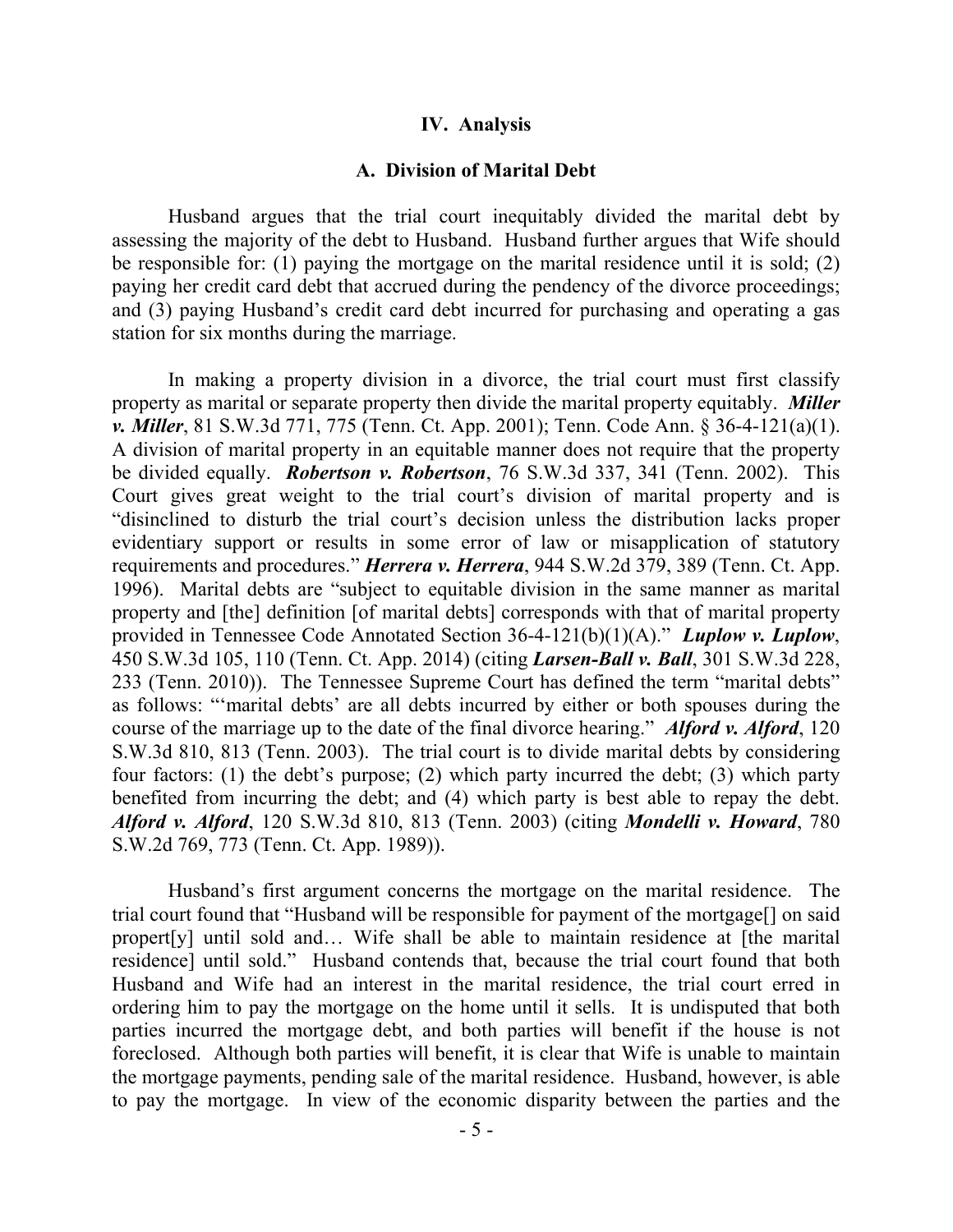consequence to both parties if the home goes into foreclosure, we cannot conclude that the evidence preponderates against the trial court's allocation of the mortgage on the marital residence to Husband.

Husband next argues that the trial court erred in ordering him to pay Wife's credit card debt. The trial court found that "Husband will be responsible for \$18,126.04 of… Wife's [c]redit [c]ard debt due to the fact that this debt was primarily incurred during the parties' separation and used to pay marital bills and living expenses…. The [c]ourt further finds that… Husband will be responsible for his own credit card debt." Husband argues that Wife should be assessed: (1) \$18,162.04 in credit card debt; and (2) Husband's business debt on his credit card totaling \$39,148.00. Turning first to Wife's credit card debt, as found by the trial court above, this debt was incurred during the pendency of the litigation due to Husband's revocation of financial support while Wife continued to maintain the marital residence and incur living expenses. During the marriage, Husband provided all funds for the home and living expenses, but after Wife filed for divorce, as found by the trial court, Husband ceased "support aside from paying the mortgage note on the marital residence." Wife testified that her credit card debt was incurred in maintaining the marital residence and other living expenses. Concerning Husband's business debt, Husband contends, "[t]hough not particularly set forth in the [f]inal [d]ecree, the [trial c]ourt's language can be reasonably inferred to suggest that the [t]rial [c]ourt determined this to be a separate debt." Husband relies on the trial court's language that the business debt is "Husband's personal business loan." This language is not sufficient to conclude that the trial court found that Husband's debt was separate debt; rather, it appears that the trial court used this language to differentiate the business debt on one of Husband's credit cards from Husband's second credit card with a balance of \$3,148.00. Furthermore, from the record, it is clear that the business debt, acquired during marriage, is a marital debt. *Alford*, 120 S.W.3d at 813. Again, Wife lacks the ability to repay either her credit card debt or Husband's business credit card debt, and Husband has considerable income. Accordingly, the record does not preponderate against the trial court's division of the marital debt.

#### **B. Spousal Support**

Husband argues that the trial court erred in its award of spousal support. As noted above, the trial court awarded Wife \$2,500.00 per month in rehabilitative alimony for a period of three years. Husband contends that the trial court should have denied alimony altogether or at most should have awarded only alimony *in solido* due to the short duration of the marriage. Concerning the award of alimony, the trial court found, in relevant part, that:

Wife plans to go back to school once she is fully recovered to obtain a degree that will enable her to get a job….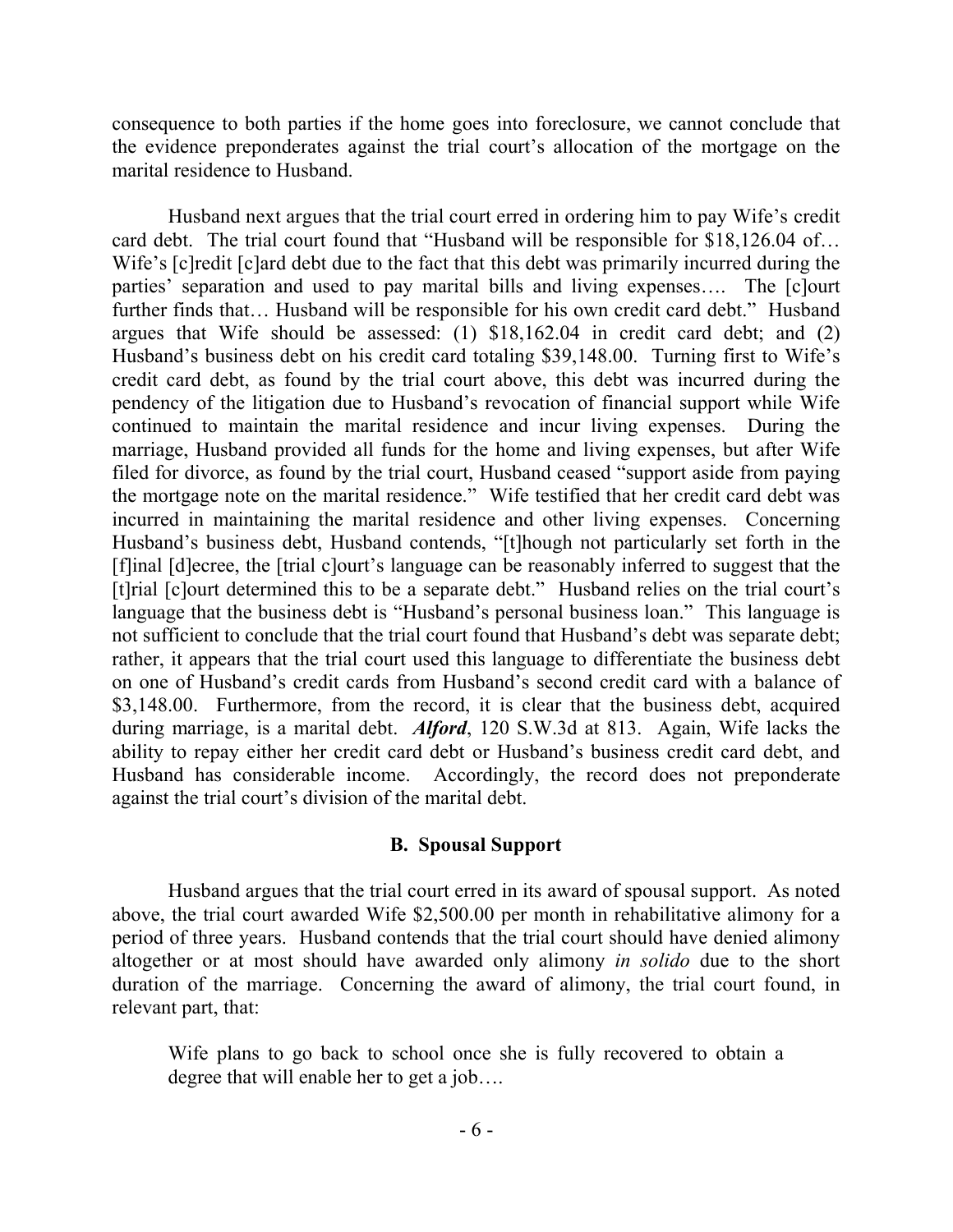As evidenced by… Wife's Income [and] Expense Statement and due to the additional costs of [future education] and obtaining her own health insurance,… Wife is in need of financial support from… Husband.

\* \* \*

[Rehabilitative alimony] is intended to assist the disadvantaged spouse to achieve a higher earning capacity such that [the] spouse's standard of living after the divorce will be 'reasonably comparable to the standard of living enjoyed during the marriage.'

The Court concludes that Wife is in need of rehabilitative alimony pursuant to Tennessee Code Annotated Section 36-5-121(d)(2).

Trial courts have broad discretion in awarding spousal support. *Bratton v. Bratton*, 136 S.W.3d 595, 605 (Tenn. 2004). "Appellate courts are generally disinclined to second-guess a trial judge's spousal support decision," absent a trial court's abuse of discretion. *Kinard v. Kinard*, 986 S.W.2d 220, 234 (Tenn. Ct. App. 1998). The role of an appellate court in reviewing an award of spousal support is to determine whether the trial court applied the correct legal standard and reached a decision that is not clearly unreasonable. *Bogan v. Bogan*, 60 S.W.3d 721, 733 (Tenn. 2001) (citing *Overstreet v. Shoney's, Inc.*, 4 S.W.3d 694, 709 (Tenn. Ct. App. 1999)).

Pursuant to Tennessee Code Annotated Section 36-5-121(d)(1), "[t]he court may award rehabilitative alimony, alimony *in futuro*, also known as periodic alimony, transitional alimony, or alimony *in solido*." "[A] court may award alimony to an economically disadvantaged spouse. Once the trial court has found a party to be economically disadvantaged relative to his or her spouse, it must determine the nature, amount, length of term, and manner of payment of the award." *Perry v. Perry*, 114 S.W.3d 465, 467 (Tenn. 2003). The General Assembly has indicated its preference for rehabilitative alimony, if rehabilitation is possible, to allow for the economically disadvantaged spouse "to achieve, with reasonable effort, an earning capacity that will permit the economically disadvantaged spouse's standard of living after the divorce to be reasonably comparable to the standard of living enjoyed during the marriage, or to the post-divorce standard of living expected to be available to the other spouse, considering the relevant statutory factors and the equities between the parties." Tenn. Code Ann. §  $36-5-121(d)(2)$ . In determining the type and amount of alimony, the trial court is to consider the following statutory factors, pursuant to Tennessee Code Annotated Section  $36 - 5 - 121(i)$ :

(1) The relative earning capacity, obligations, needs, and financial resources of each party, including income from pension, profit sharing or retirement plans and all other sources;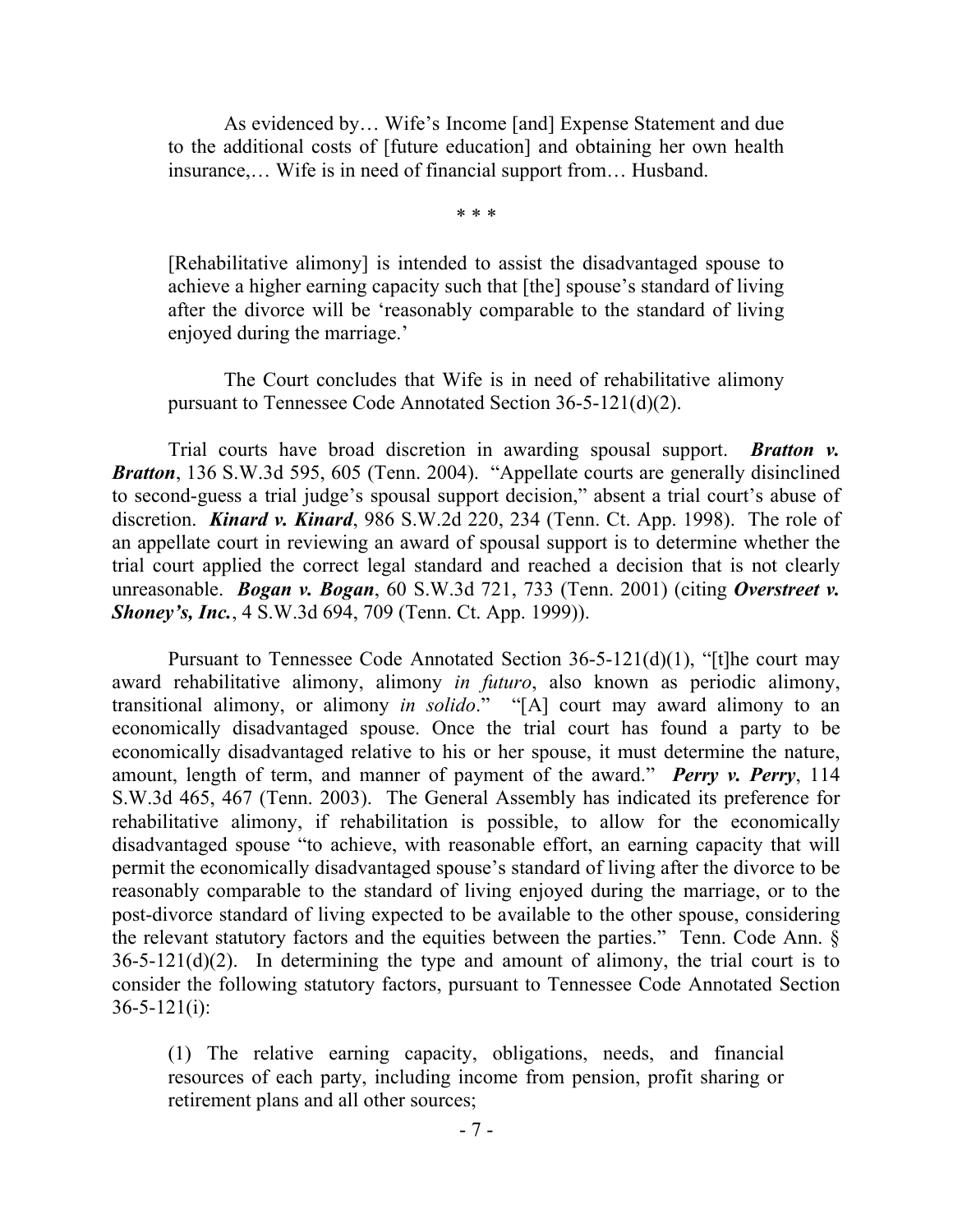(2) The relative education and training of each party, the ability and opportunity of each party to secure such education and training, and the necessity of a party to secure further education and training to improve such party's earnings capacity to a reasonable level;

(3) The duration of the marriage;

(4) The age and mental condition of each party;

(5) The physical condition of each party, including, but not limited to, physical disability or incapacity due to a chronic debilitating disease;

(6) The extent to which it would be undesirable for a party to seek employment outside the home, because such party will be custodian of a minor child of the marriage;

(7) The separate assets of each party, both real and personal, tangible and intangible;

(8) The provisions made with regard to the marital property;

(9) The standard of living of the parties established during the marriage;

(10) The extent to which each party has made such tangible and intangible contributions to the marriage as monetary and homemaker contributions, and tangible and intangible contributions by a party to the education, training or increased earning power of the other party;

(11) The relative fault of the parties, in cases where the court, in its discretion, deems it appropriate to do so; and

(12) Such other factors, including the tax consequences to each party, as are necessary to consider the equities between the parties.

All relevant statutory factors are to be considered by the trial court, but "[t]he need of the recipient spouse and the obligor spouse's ability to pay are the primary considerations in the determination of an award of alimony." *Gonsewski v. Gonsewski*, 350 S.W.3d 99, 110 (Tenn. 2011); *see Burlew v. Burlew*, 40 S.W.3d 465, 470 (Tenn. 2001) (holding that "[w]hen deciding whether rehabilitation is possible, and, in general, determining the proper form and amount of alimony, courts must consider the 'relevant factors' set forth in section [36-5-121(i)], but 'the real need of the spouse seeking the support is the single most important factor. In addition to the need of the disadvantaged spouse, the courts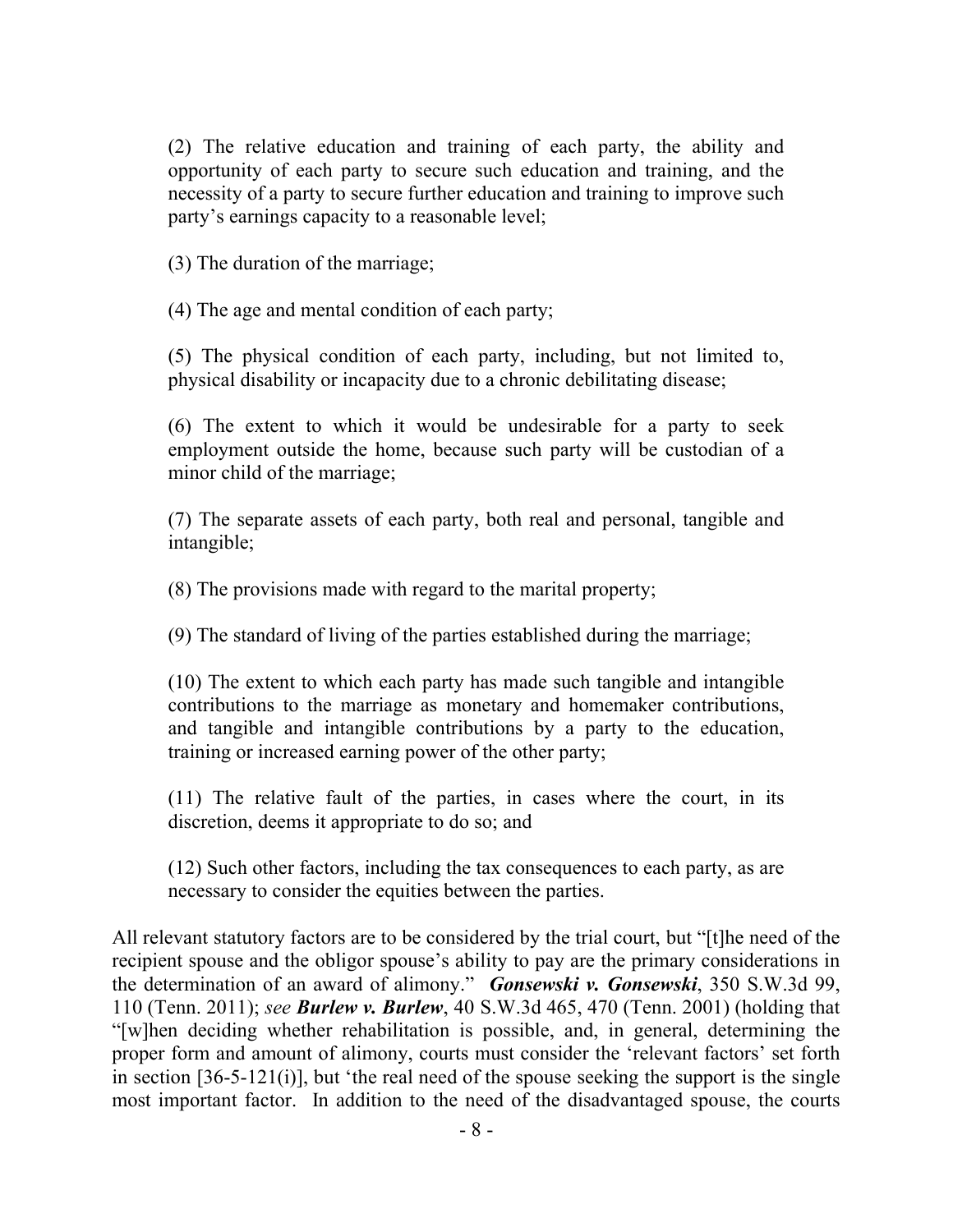most often consider the ability of the obligor spouse to provide support.'") (quoting *Aaron v. Aaron*, 909 S.W.2d 408, 410 (Tenn. 1995)).

From the trial court's findings, *supra*, it appears that the trial court considered the relevant factors in reaching its decision to award Wife rehabilitative alimony. However, Husband argues that because the marriage was of a "relative[ly] short duration," Wife was not absent from the workforce for a sufficient length of time to "impede" her career. However, Husband fails to cite any Tennessee authority that bars an award of rehabilitative alimony in a marriage with a duration of less than ten years. As stated by this Court, "[t]here are no hard and fast rules for spousal support decisions. Each case involves a fact-intensive inquiry and must be decided on its own facts and circumstances." *Ricketts v. Ricketts*, No. M2005-00022-COA-R3-CV, 2006 WL 2842717, at \*6 (Tenn. Ct. App. Oct. 3, 2006) (internal citations omitted).

Turning to the record, prior to the marriage, Wife quit her job to live with Husband in Europe, and Wife remained unemployed throughout the marriage, with the exception of one month of employment as a medical transcriptionist. Wife ended this employment when Husband requested that Wife assist him with two businesses, for which she took no salary. Therefore, Wife has been unemployed for over ten years. Husband has a college degree, and he is a trained helicopter pilot. He has maintained employment throughout the course of the parties' marriage. Since filing for divorce, Wife has applied for jobs but has been unable to find long-term employment. Additionally, since filing for divorce, she has undergone two surgeries, and she testified that she will need several months to recover. As found by the trial court, Wife plans to pursue an associate's degree in medical coding to seek future employment.

Considering the factors set out in Tennessee Code Annotated Section 36-5-121(i), Wife's statement of expenses filed in the trial court shows that her monthly expenses total \$4,367.00. Wife has no income; Husband earns \$16,509.17 per month from his employment with GAL and an additional \$5,123.12 from other sources. Accordingly, Wife is economically disadvantaged relative to Husband, and Husband has the ability to pay the rehabilitative alimony award of \$2,500.00 per month for three years. From the record, we conclude that the evidence does not preponderate against the trial court's findings on alimony. Husband also argues that rehabilitative alimony will place Wife in a better economic position than she enjoyed before the marriage; therefore, he contends that (assuming the trial court should have awarded any alimony), the trial court should have awarded only alimony *in solido*. Tennessee Code Annotated Section 36-5-121(d)(2) specifies that rehabilitative alimony is intended to allow the economically disadvantaged spouse "to achieve… the standard of living… reasonably comparable to the standard of living enjoyed during the marriage or to the post-divorce standard of living expected to be available to the other spouse…." Here, the trial court found that Wife's rehabilitative alimony award "is reflective of what… Wife testified she was earning prior to the marriage." The evidence shows that Husband's monthly income is considerable, and he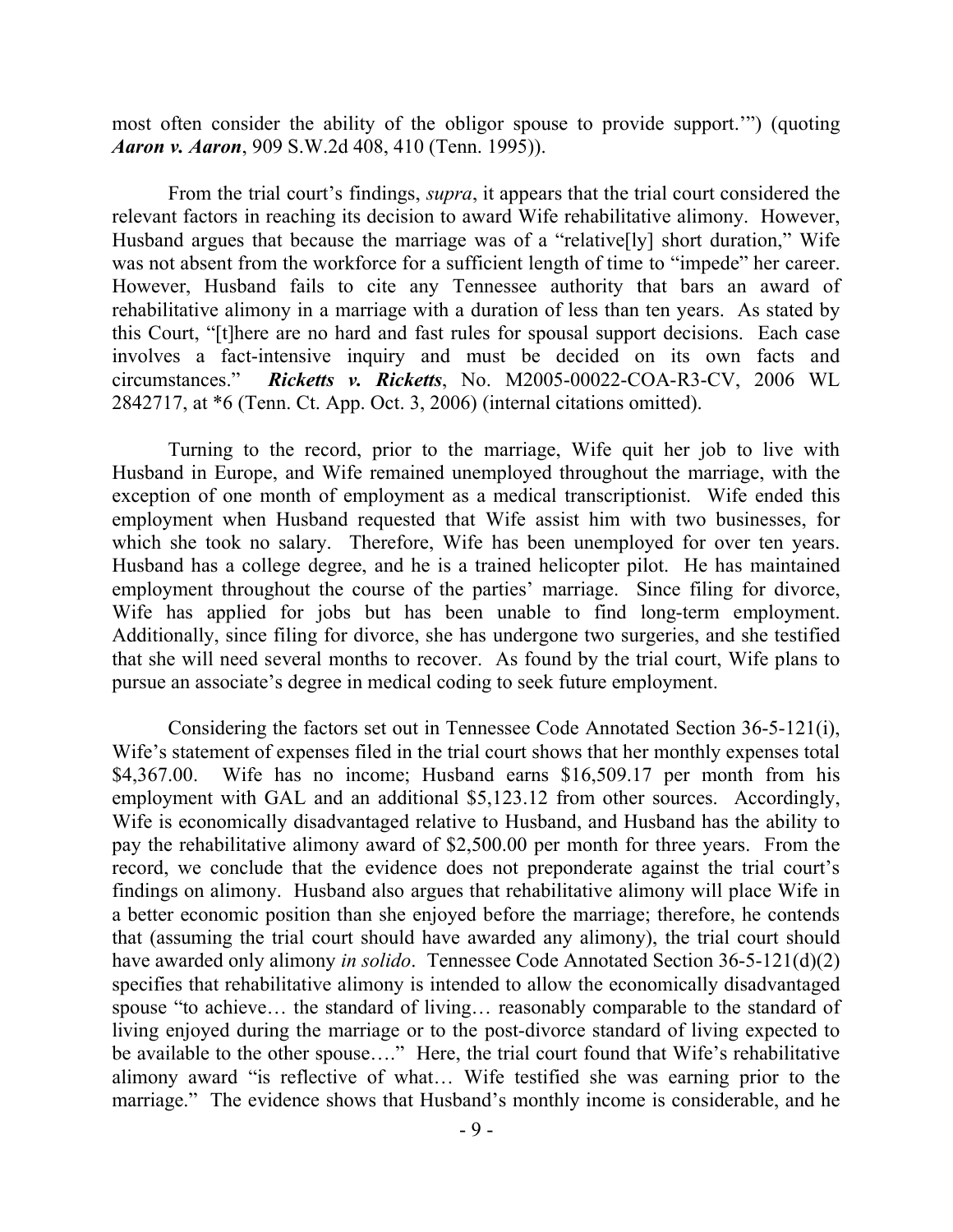enjoys a standard of living consistent with this income. Contrary to Husband's argument, Wife's rehabilitative alimony award of \$2,500.00 per month would not provide her with such a high standard of living as to violate the statutory constraint. Therefore, we conclude that the trial court did not err in its award of rehabilitative alimony of \$2,500.00 per month for three years to Wife.

## **C. Attorney's Fees**

We next turn to Husband's argument that the trial court erred in awarding Wife's attorney's fees. The trial court found that "Wife is entitled to an award of attorney's fees of \$20,000.00 due to Husband's misrepresentation of his income at the hearing on May 13, 2015, and his superior economic position relative to… Wife."

As explained by the Tennessee Supreme Court,

[i]t is well-settled that an award of attorney's fees in a divorce case constitutes *alimony in solido*. The decision whether to award attorney's fees is within the sound discretion of the trial court. As with any alimony award, in deciding whether to award attorney's fees as alimony *in solido*, the trial court should consider the factors enumerated in Tennessee Code Annotated section 36-5-121(i)…. Such awards are appropriate only when the spouse seeking them lacks sufficient funds to pay his or her own legal expenses,… or the spouse would be required to deplete his or her resources in order to pay them. Thus, where the spouse seeking such an award has demonstrated that he or she is financially unable to procure counsel, and where the other spouse has the ability to pay, the court may properly grant an award of attorney's fees as alimony.

*Gonsewski*, 350 S.W.3d at 113. The trial court must consider each relevant statutory factor, but "the two that are considered the most important are the disadvantaged spouse's need and the obligor spouse's ability to pay." *Riggs v. Riggs*, 250 S.W.3d 453, 457 (Tenn. Ct. App. 2007).

Husband contends that the award of attorney's fees is improper because Wife's credit card debt includes charges for her attorney's fees, making the award duplicative with the marital debt division. Wife testified that she was able to afford an attorney for the divorce by using her credit cards, and Wife stated, in her motion to alter or amend, that she charged \$2,500.00 in attorney's fees on her credit cards. However, neither Husband nor Wife offered Wife's credit card statements into evidence. Regardless, Wife argues that the attorney's fee award is not duplicative because her attorney's fees total \$26,482.54, which exceeds the amount awarded by the trial court; however, Wife's attorney's affidavit reflects fees in the amount of \$23,447.06. Husband further argues that the award of attorney's fees is unreasonable due to Wife's "litigious nature." The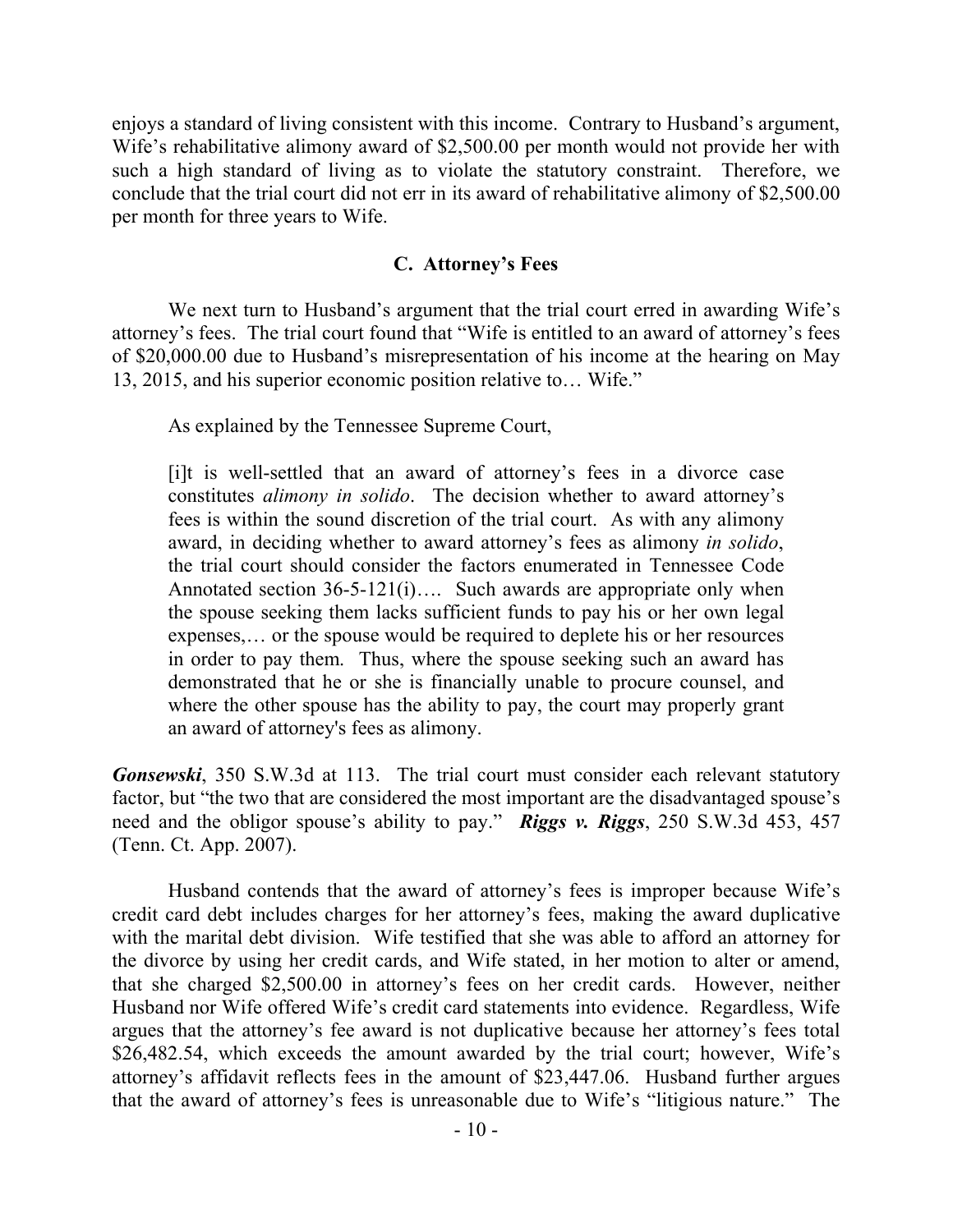trial court found that "Mr. Henson misrepresented his actual income during the case and therefore the award of attorney's fees is equitable and should be paid in essence as a sanction." From our review, it appears that the trial court's finding that Husband misrepresented his income stems from the fact that, at trial, Husband presented his income from GAL, in UAE *dirhams* as opposed to U.S. dollars. Wife, as opposed to Husband, offered proof as to the conversion rate, and the trial court had to do the currency conversion in order to ascertain Husband's income. Husband's pattern of being less than forthright about his income continued before this Court. Husband's appellate brief stated that his monthly income "was determined to be \$11,809.54 per month [including] both his housing and costs of living expenses…. The net proceeds following the deduction of his housing and living expense[s] are \$6,681.47." At oral argument, Husband's attorney represented to this Court that Husband's income was \$16,409.17. However, when specifically asked whether the \$16,409.17 amount included all of Husband's income, Husband's attorney answered, "No." Our review of the record shows that Husband also receives monthly payments of military retirement, disability, and rental income, and Husband's actual total income is \$21,631.88 per month. The evidence does not preponderate against the trial court's finding that Husband has the ability to pay Wife's attorney's fees. Furthermore, as discussed in detail above, Wife has substantially less income than Husband. It appears, therefore, that Wife is in need of alimony *in solido*. Accordingly, we conclude that the trial court did not err in its award of \$20,000.00 in attorney's fees, as alimony *in solido*.

### **D. Attorney's Fees on Appeal**

Wife asks this Court to award her attorney's fees incurred in this appeal. "When considering a request for attorney's fees on appeal, we… consider the requesting party's ability to pay such fees, the requesting party's success on appeal, whether the requesting party sought the appeal in good faith, and any other equitable factors relevant in a given case." *Chaffin v. Ellis*, 211 S.W.3d 264, 294 (Tenn. Ct. App. 2006) (quoting *Darvarmanesh v. Gharacholou*, No. M2004-00262-COA-R3-CV, 2005 WL 1684050, at \*16 (Tenn. Ct. App. July 19, 2005)). Our decision whether to award attorney's fees on appeal in a divorce case implicates the Tennessee Code Annotated Section 36-5-121(i) factors used by the trial court to determine whether a spouse should receive an award for legal expenses incurred at the trial level. *See Fox v. Fox*, No. M2004-02616-COA-R3- CV, 2006 WL 2535407 (Tenn. Ct. App. Sept. 1, 2006) (considering spouse's inability to pay legal expenses and determining that spouse was not required to liquidate limited assets to pay legal costs on appeal). Accordingly, we decline to diverge from the trial court's finding that Wife cannot afford her legal costs and that Husband has sufficient means to pay her attorney's fees. *Riggs*, 250 S.W.3d at 457.Accordingly, on remand, the trial court is directed to determine the amount of reasonable and necessary attorney's fees incurred by Wife as a result of this appeal and to enter a supplemental order requiring Mr. Henson to pay Ms. Henson the reasonable legal expenses she incurred in defense of this appeal.